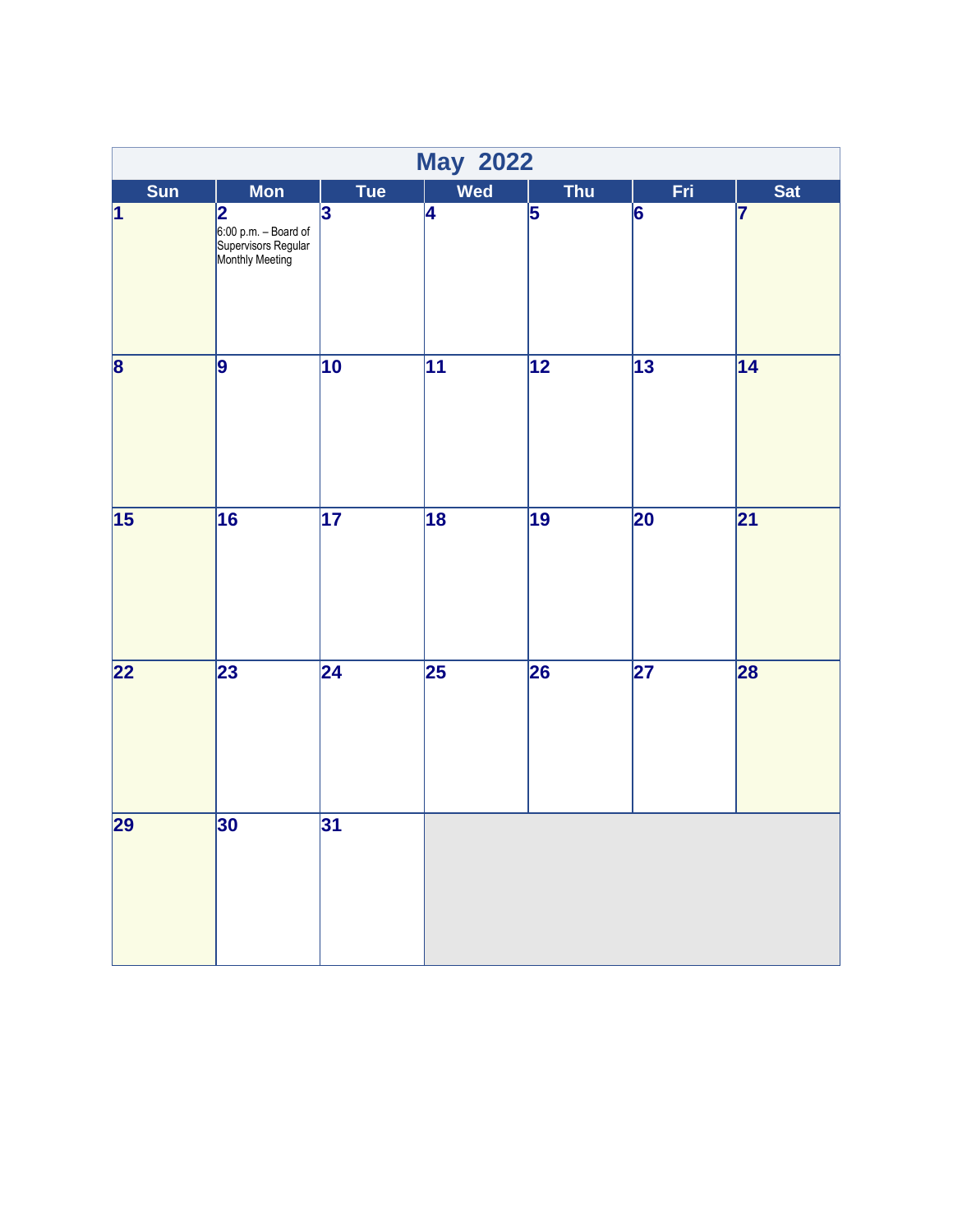|                       | <b>June 2022</b>                                                    |                 |                         |                         |                         |                       |  |  |  |
|-----------------------|---------------------------------------------------------------------|-----------------|-------------------------|-------------------------|-------------------------|-----------------------|--|--|--|
| Sun                   | <b>Mon</b>                                                          | <b>Tue</b>      | <b>Wed</b>              | <b>Thu</b>              | Fri                     | Sat                   |  |  |  |
|                       |                                                                     |                 | $\overline{\mathbf{1}}$ | $\overline{\mathbf{2}}$ | $\overline{\mathbf{3}}$ | 4<br>Clean-Up Weekend |  |  |  |
| 5<br>Clean-Up Weekend | 6<br>6:00 p.m. – Board of<br>Supervisors Regular<br>Monthly Meeting | 7               | $\overline{\mathbf{8}}$ | 9                       | $\overline{10}$         | $\overline{11}$       |  |  |  |
| $\overline{12}$       | $\overline{13}$                                                     | $\overline{14}$ | $\overline{15}$         | 16                      | $\overline{17}$         | $\overline{18}$       |  |  |  |
| $\overline{19}$       | 20                                                                  | $\overline{21}$ | $\overline{22}$         | 23                      | $\overline{24}$         | $\overline{25}$       |  |  |  |
| $\overline{26}$       | $\overline{27}$                                                     | 28              | 29                      | 30                      |                         |                       |  |  |  |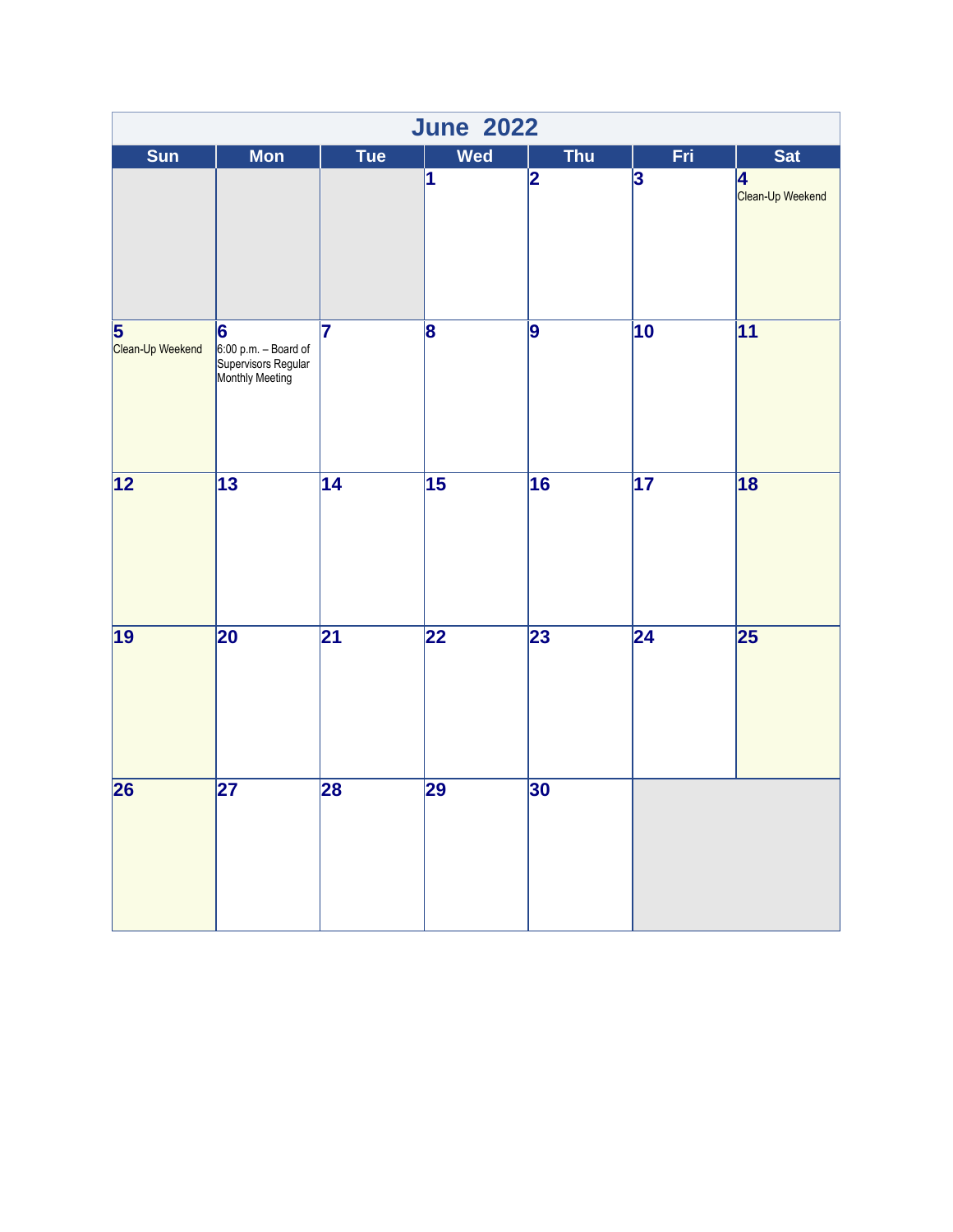|                         |                 |                                                                                           | <b>July 2022</b> |                         |                         |                 |
|-------------------------|-----------------|-------------------------------------------------------------------------------------------|------------------|-------------------------|-------------------------|-----------------|
| Sun                     | <b>Mon</b>      | Tue                                                                                       | <b>Wed</b>       | <b>Thu</b>              | Fri                     | <b>Sat</b>      |
|                         |                 |                                                                                           |                  |                         | 1                       | 2               |
| $\overline{\mathbf{3}}$ | 4               | $\overline{\mathbf{5}}$<br>6:00 p.m. – Board of<br>Supervisors Regular<br>Monthly Meeting | $\overline{6}$   | $\overline{\mathbf{7}}$ | $\overline{\mathbf{8}}$ | $\overline{9}$  |
| $\overline{10}$         | $\overline{11}$ | $\overline{12}$                                                                           | $\overline{13}$  | $\overline{14}$         | $\overline{15}$         | $\overline{16}$ |
| $\overline{17}$         | $\overline{18}$ | $\overline{19}$                                                                           | $\overline{20}$  | $\overline{21}$         | 22                      | 23              |
| $\overline{24}$         | $\overline{25}$ | 26                                                                                        | $\overline{27}$  | 28                      | 29                      | 30              |
| 31                      |                 |                                                                                           |                  |                         |                         |                 |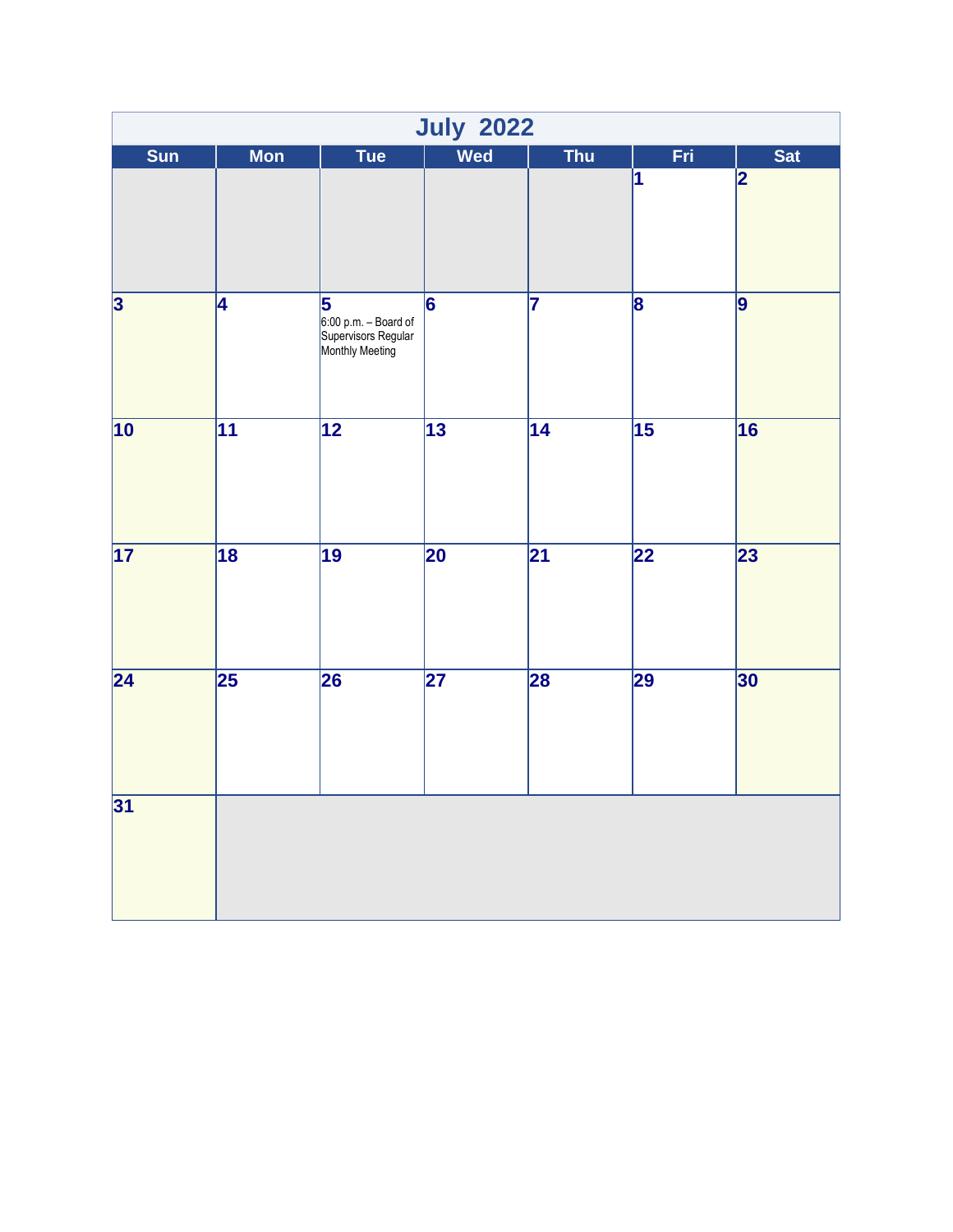|                         | August 2022                                                         |                         |                 |                 |                         |                 |  |  |
|-------------------------|---------------------------------------------------------------------|-------------------------|-----------------|-----------------|-------------------------|-----------------|--|--|
| Sun                     | <b>Mon</b>                                                          | Tue                     | <b>Wed</b>      | <b>Thu</b>      | Fri                     | <b>Sat</b>      |  |  |
|                         | 1<br>6:00 p.m. – Board of<br>Supervisors Regular<br>Monthly Meeting | $\overline{\mathbf{2}}$ | $\overline{3}$  | 4               | $\overline{\mathbf{5}}$ | $\overline{6}$  |  |  |
| $\overline{\mathbf{7}}$ | $\overline{\mathbf{8}}$                                             | 9                       | $\overline{10}$ | $\overline{11}$ | $\overline{12}$         | $\overline{13}$ |  |  |
| $\overline{14}$         | $\overline{15}$                                                     | 16                      | 17              | $\overline{18}$ | 19                      | 20              |  |  |
| $\overline{21}$         | $\overline{22}$                                                     | 23                      | $\overline{24}$ | $\overline{25}$ | 26                      | $\overline{27}$ |  |  |
| 28                      | 29                                                                  | 30                      | 31              |                 |                         |                 |  |  |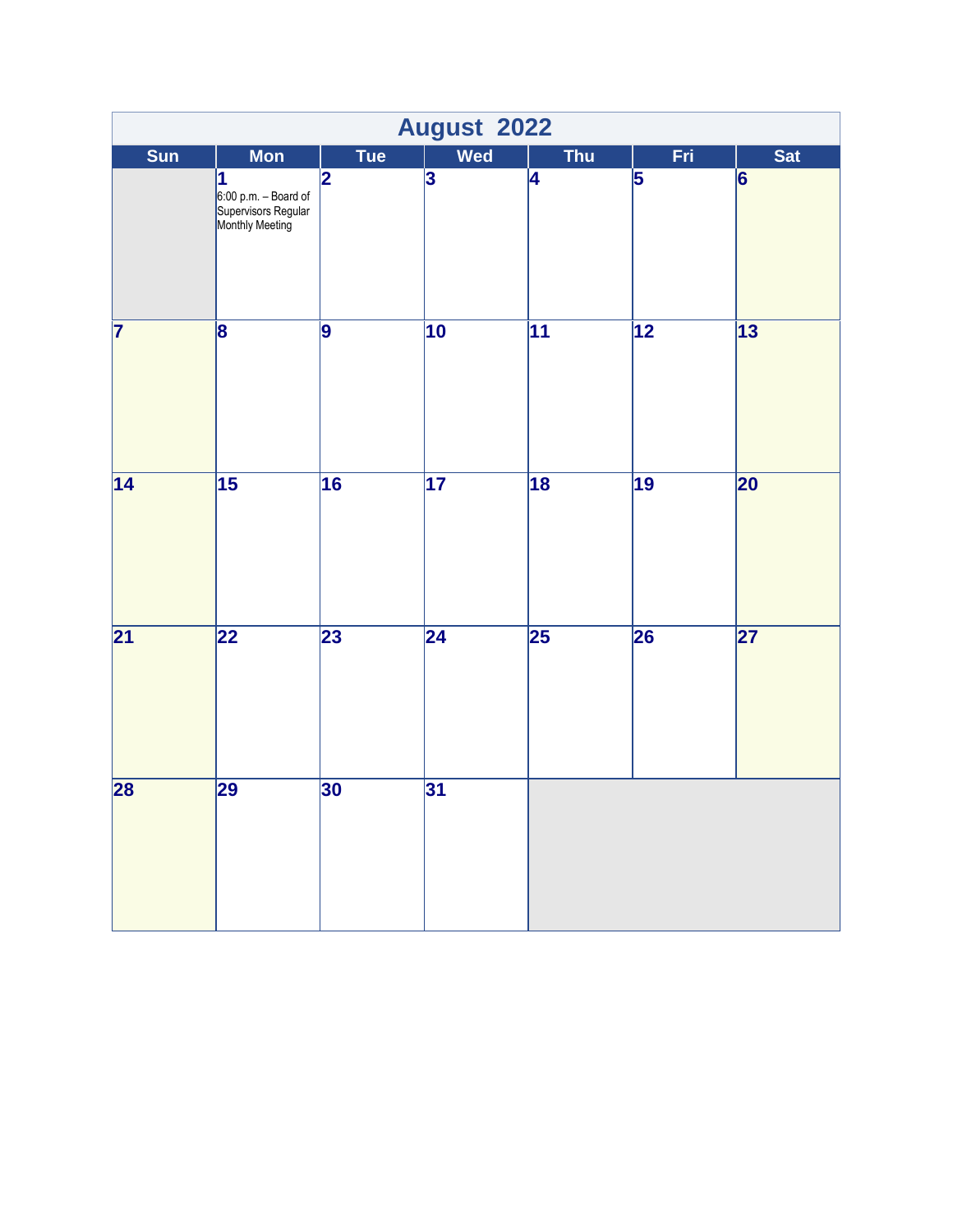|                 | September 2022          |                                                                     |                 |                         |                         |                         |  |  |
|-----------------|-------------------------|---------------------------------------------------------------------|-----------------|-------------------------|-------------------------|-------------------------|--|--|
| Sun             | <b>Mon</b>              | <b>Tue</b>                                                          | <b>Wed</b>      | <b>Thu</b>              | Fri                     | <b>Sat</b>              |  |  |
|                 |                         |                                                                     |                 | 1                       | $\overline{\mathbf{2}}$ | $\overline{\mathbf{3}}$ |  |  |
| 4               | $\overline{\mathbf{5}}$ | 6<br>6:00 p.m. – Board of<br>Supervisors Regular<br>Monthly Meeting | 7               | $\overline{\mathbf{8}}$ | 9                       | $\overline{10}$         |  |  |
| $\overline{11}$ | $\overline{12}$         | $\overline{13}$                                                     | $\overline{14}$ | $\overline{15}$         | $\overline{16}$         | $\overline{17}$         |  |  |
| $\overline{18}$ | $\overline{19}$         | 20                                                                  | $\overline{21}$ | $\overline{22}$         | 23                      | $\overline{24}$         |  |  |
| $\overline{25}$ | 26                      | $\overline{27}$                                                     | 28              | 29                      | 30                      |                         |  |  |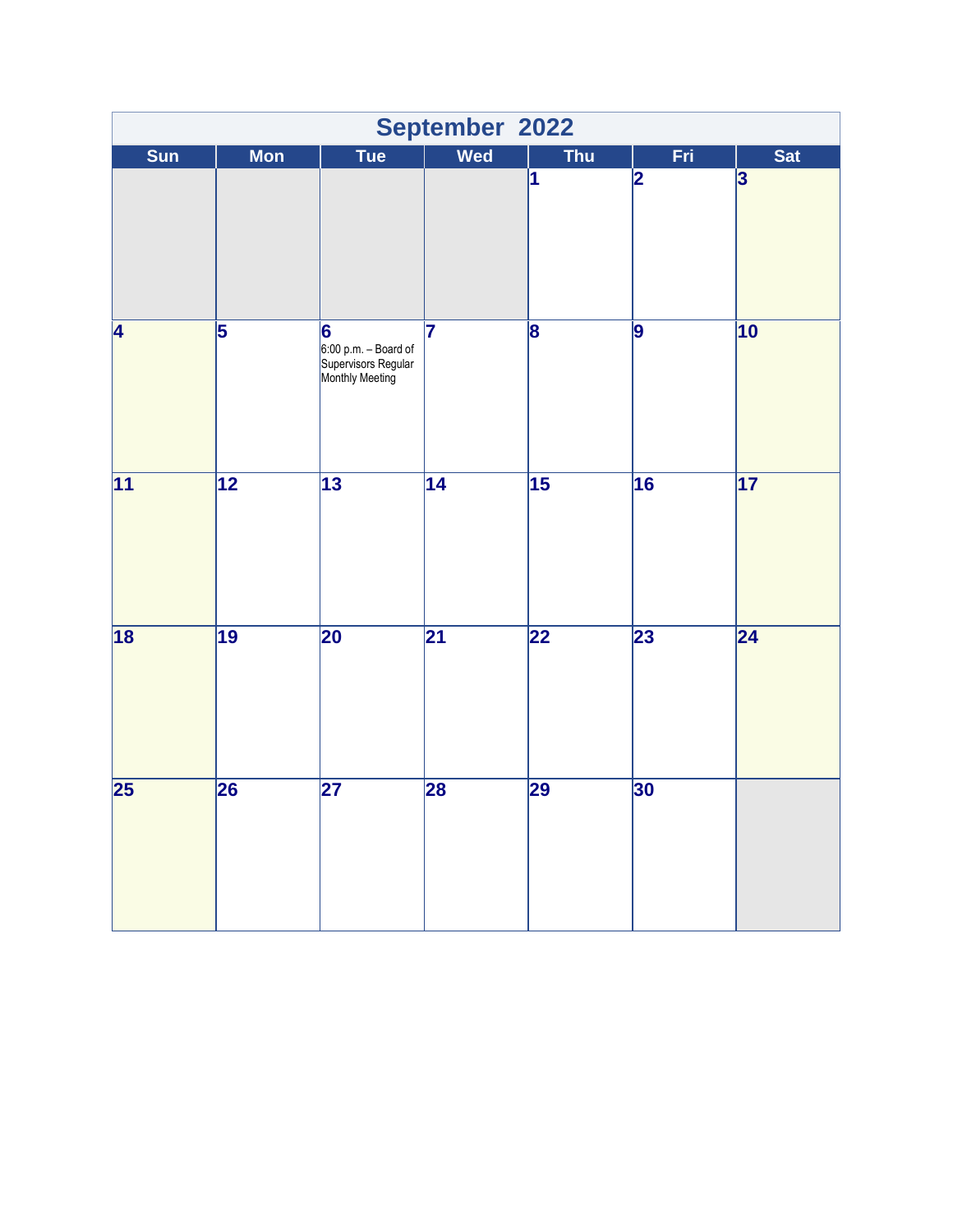|                         | October 2022                                                        |                 |                 |                 |                 |                         |  |  |
|-------------------------|---------------------------------------------------------------------|-----------------|-----------------|-----------------|-----------------|-------------------------|--|--|
| Sun                     | <b>Mon</b>                                                          | <b>Tue</b>      | <b>Wed</b>      | <b>Thu</b>      | Fri             | <b>Sat</b>              |  |  |
|                         |                                                                     |                 |                 |                 |                 | $\overline{\mathbf{1}}$ |  |  |
| $\overline{\mathbf{2}}$ | 3<br>6:00 p.m. – Board of<br>Supervisors Regular<br>Monthly Meeting | 4               | $\overline{5}$  | $\overline{6}$  | 7               | $\overline{\mathbf{8}}$ |  |  |
| $\overline{9}$          | $\overline{10}$                                                     | $\overline{11}$ | $\overline{12}$ | $\overline{13}$ | $\overline{14}$ | $\overline{15}$         |  |  |
| 16                      | $\overline{17}$                                                     | $\overline{18}$ | $\overline{19}$ | $\overline{20}$ | $\overline{21}$ | 22                      |  |  |
| $\overline{23}$         | $\overline{24}$                                                     | $\overline{25}$ | 26              | $\overline{27}$ | 28              | 29                      |  |  |
| 30                      | 31                                                                  |                 |                 |                 |                 |                         |  |  |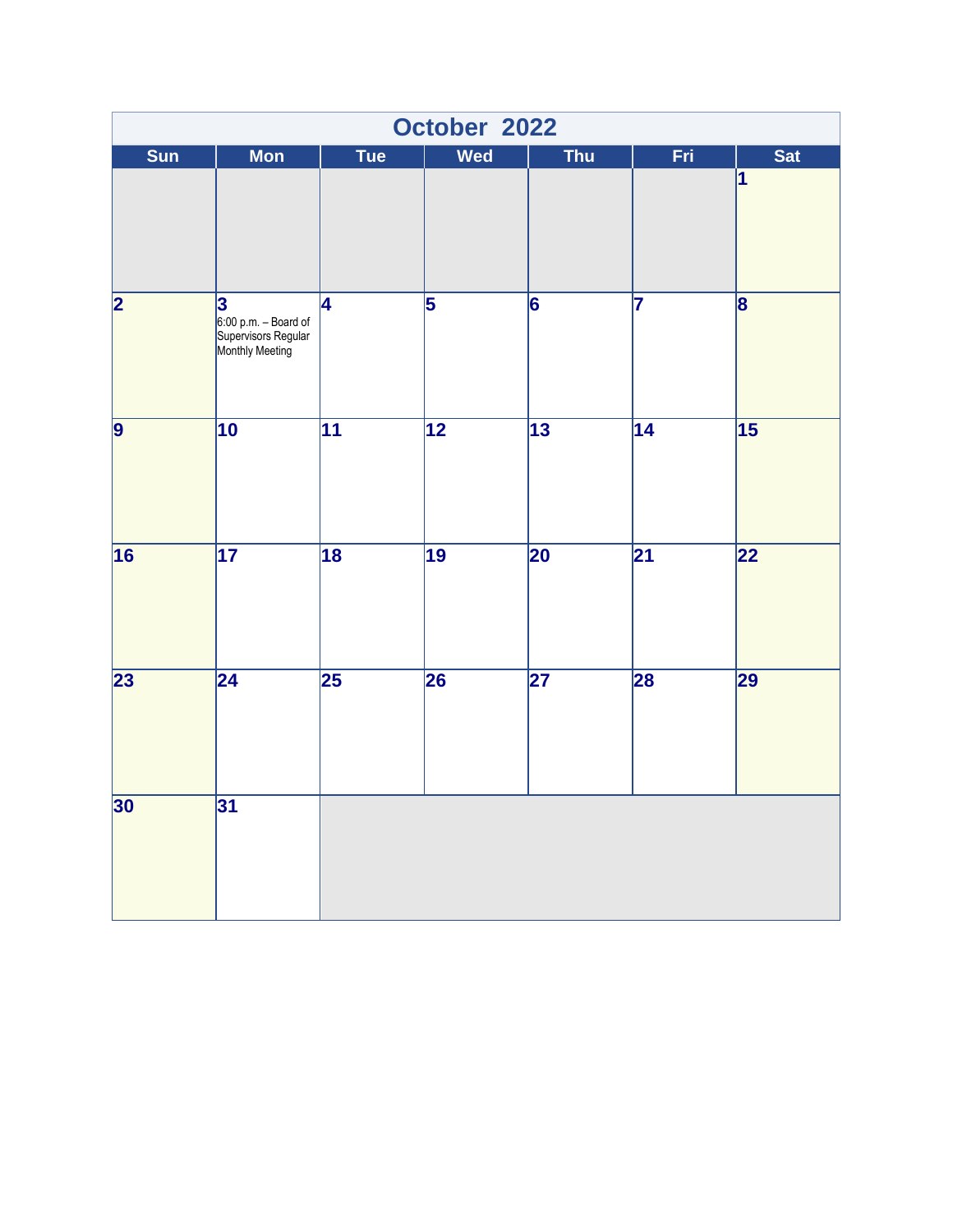|                 | November 2022                                                          |                         |            |                         |                          |                 |  |  |  |
|-----------------|------------------------------------------------------------------------|-------------------------|------------|-------------------------|--------------------------|-----------------|--|--|--|
| Sun             | <b>Mon</b>                                                             | <b>Tue</b>              | <b>Wed</b> | <b>Thu</b>              | Fri                      | <b>Sat</b>      |  |  |  |
|                 |                                                                        | 1                       | 2          | $\overline{\mathbf{3}}$ | 4                        | 5               |  |  |  |
| $\overline{6}$  | 17<br>$6:00$ p.m. - Board of<br>Supervisors Regular<br>Monthly Meeting | $\overline{\mathbf{8}}$ | 9          | $\overline{10}$         | $\overline{11}$          | $\overline{12}$ |  |  |  |
| $\overline{13}$ | $\overline{14}$                                                        | $\overline{15}$         | 16         | $\overline{17}$         | $\overline{18}$          | $\overline{19}$ |  |  |  |
| $\overline{20}$ | $\overline{21}$                                                        | $\overline{22}$         | 23         | $\overline{24}$         | $\overline{\mathbf{25}}$ | 26              |  |  |  |
| $\overline{27}$ | 28                                                                     | 29                      | 30         |                         |                          |                 |  |  |  |